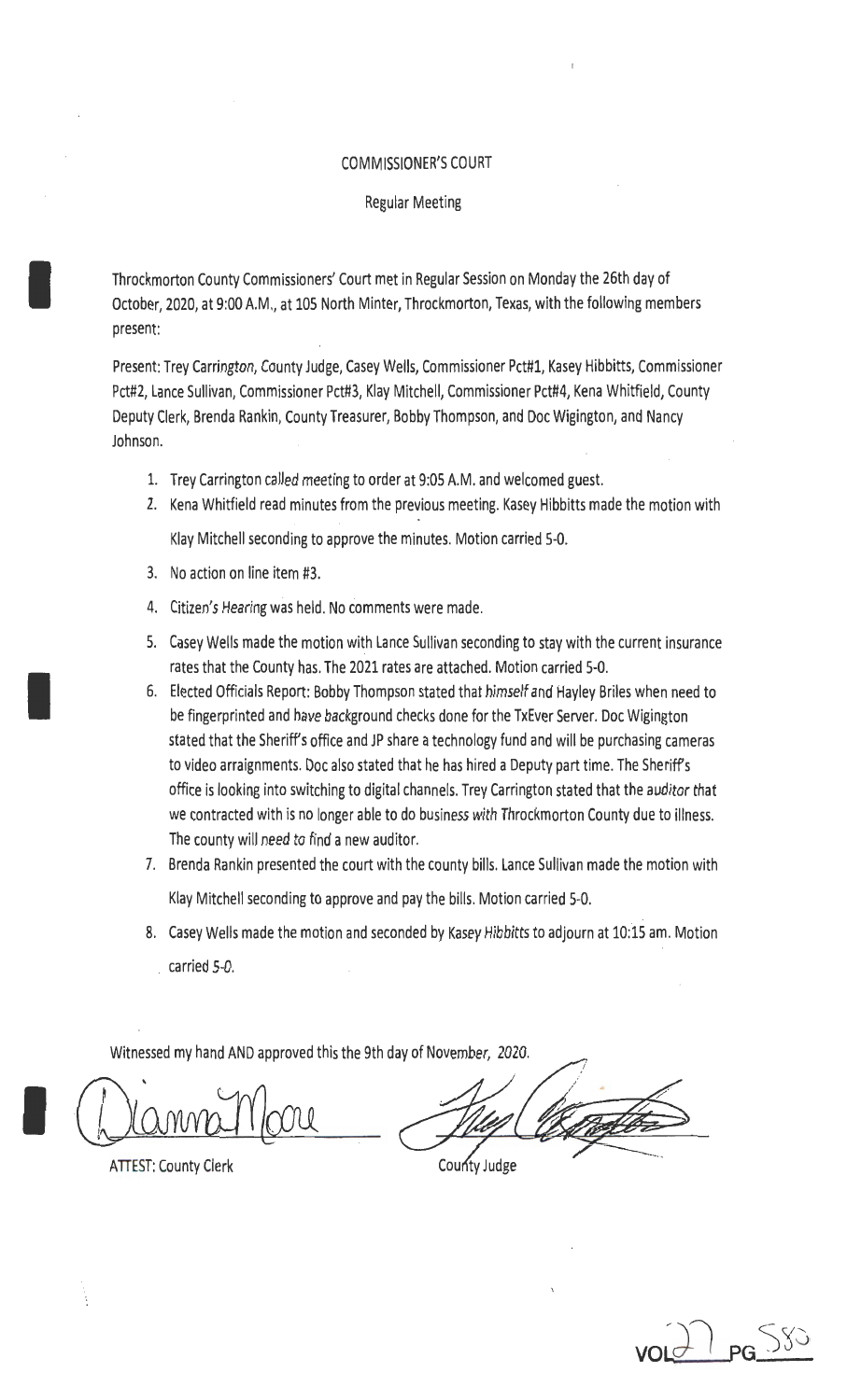## NOTICE OF REGULAR MEETING OF THE COMMISSIONERS COURT OF THROCKMORTON COUNTY, TEXAS

Notice is hereby given that a regular meeting of the above-named Commissioners Court will be held on Monday, the 26<sup>th</sup> of October 2020 at 9:00 A.M., at 101 N. Minter, Throckmorton, Texas, at which time the following subjects will be discussed, to-wit:

- 1. Call meeting to order.
- 2. Read and approve minutes of previous meeting.
- 3. Hospital reports/approve hospital bills.
- 4. Citizen's Comments.
- 5. Meet with Nancy Johnson of the Tommy Morris Agency to discuss and approve 2021 Blue Cross Blue Shield rates.
- 6. Elected officials report.
- 7. Approve and pay bills.
- 8. Adjourn.

Commissioners Court of Throckmorton County, Texas

Hayley Briles Agenda Clerk

I

I

**VOL 27 PG** S81

 $\overline{\phantom{a}}$ 

 $O(1)$   $2$   $2$   $2020$   $M_{\odot}$ THROCKMORTON, TX OCT 23 2020<br>CLEAK COURT<br>FROCKMORTON, TX

**Fl.ED FOR RECORD**  at <sup>080</sup>o'clock<sup>C</sup>\_m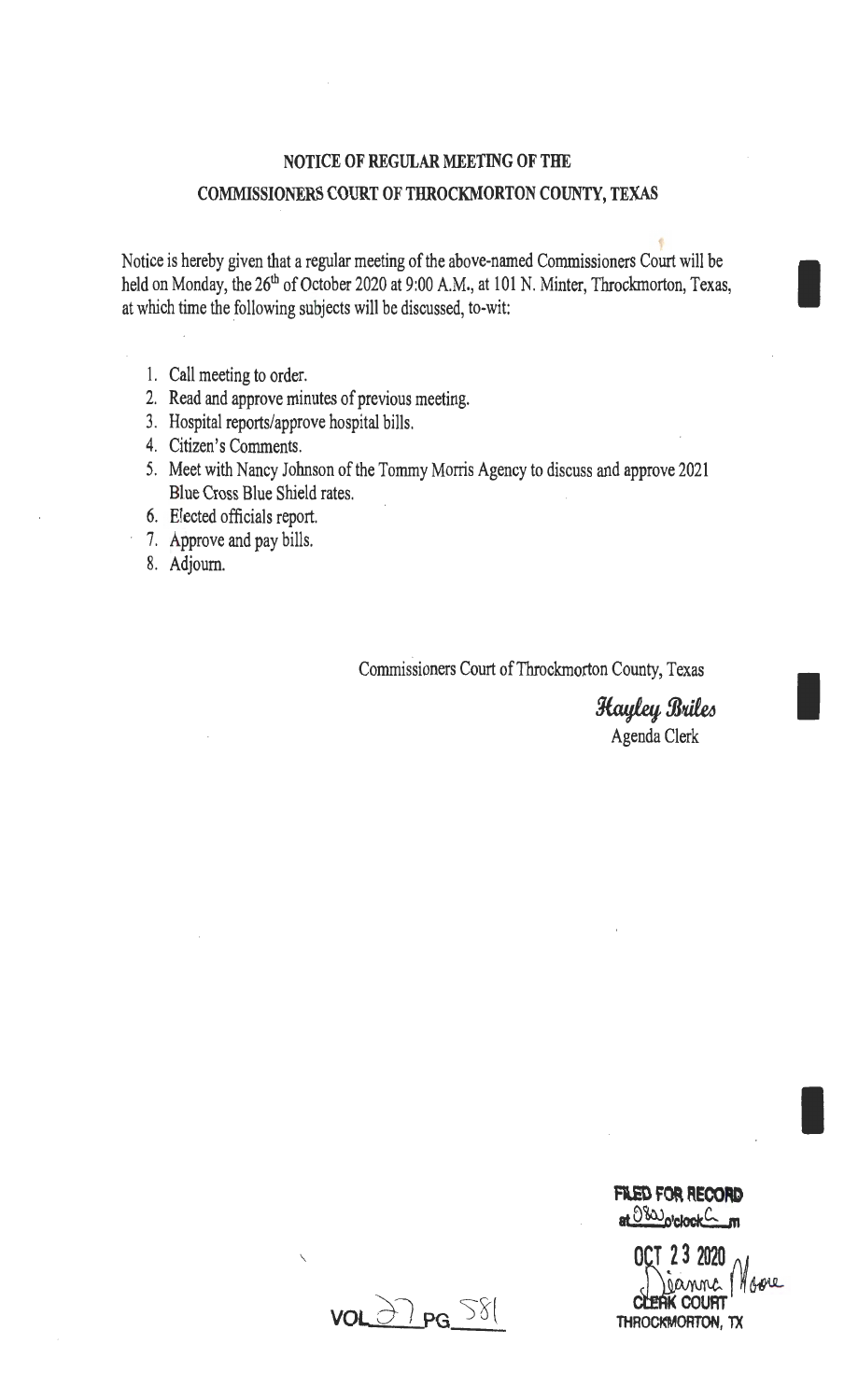# Throckmorton County

## **Medical Market Overview**

Effective: December 1, 2020

| <b>Benefits</b>                                             |                                                                                           | <b>BlueCross Blue Shield</b><br><b>S667CHC</b><br>Current | <b>BlueCross Blue Shield</b><br><b>S667CHC</b><br><b>Renewal</b> |  |
|-------------------------------------------------------------|-------------------------------------------------------------------------------------------|-----------------------------------------------------------|------------------------------------------------------------------|--|
| PRODUCT STATE OF THE Network of the Trunk the STATE ST      |                                                                                           | 医神经性病 法法律 医神经                                             |                                                                  |  |
| Calendar Year Deductible (individual/Family)                |                                                                                           | \$6,000 / \$12,000                                        | \$6,000 / \$12,000                                               |  |
| Out of Pocket Maximum (individual/Family)                   |                                                                                           | \$7,350 / \$14,700                                        | \$7,350 / \$14,700                                               |  |
| Coinsurance (Carrier/Member)                                |                                                                                           | 80%/20%                                                   | 80%/20%                                                          |  |
| <b>Inpatient Hospitalization (Member)</b>                   |                                                                                           | $$250 + Deductible + 20%$                                 | $$250 + Deductible + 20\%$                                       |  |
| <b>Outpatient Surgery (Member)</b>                          |                                                                                           | $$200 + Deductible + 20%$                                 | $$200 + Deductible + 20%$                                        |  |
| <b>Emergency Room (Member)</b>                              |                                                                                           | $$750 + Deductible + 20%$                                 | $$750 + Deductible + 20%$                                        |  |
| <b>Urgent Care (Member)</b>                                 |                                                                                           | \$40                                                      | \$40                                                             |  |
| <b>Preventive Care</b>                                      |                                                                                           | Paid at 100%                                              | Paid at 100%                                                     |  |
| Physician Office Visit / Specialist Copay                   |                                                                                           | \$40/\$70                                                 | \$40/\$70                                                        |  |
| Labs / X-rays                                               |                                                                                           | Deductible + 20%                                          | Deductible + 20%                                                 |  |
| Imaging (CT/PET scans, MRIs)                                |                                                                                           | Deductible + 20%                                          | Deductible + 20%                                                 |  |
| Telemedicine                                                |                                                                                           | \$40                                                      | \$40                                                             |  |
| Prescription Drug Deductible (Individual/Family)            |                                                                                           | N/A                                                       | N/A                                                              |  |
| Prescription Drug Copay - Preferred Pharmacy*               |                                                                                           | \$0/\$10/\$50/\$100/\$150/\$250                           | \$0/\$10/\$50/\$100/\$150/\$250                                  |  |
| <b>Prescription Drug Copay - Retail</b>                     |                                                                                           | \$10/\$20/\$70/\$120/\$150/\$250                          | \$10/\$20/\$70/\$120/\$150/\$250                                 |  |
| Prescription Drug Copay - Mail Order                        |                                                                                           | 3x retail copay                                           | 3x retail copay                                                  |  |
| <b>Dut-of-Network:</b><br>化学学院 化学数学家 计设备                    |                                                                                           | Out -of-Network                                           | Out -of-Network<br>$, 78 - 7$                                    |  |
| Deductible (Individual/Family)                              |                                                                                           | \$12,000 / \$24,000                                       | \$12,000 / \$24,000                                              |  |
| Coinsurance (Carrier/Member)                                |                                                                                           | 60% / 40%                                                 | 60% / 40%                                                        |  |
| Out of Pocket Maximum (individual/Family)                   |                                                                                           | Unlimited/Unlimited                                       | Unlimited/Unlimited                                              |  |
| Monthly Premiums, Analysis of the Constitution of the Total |                                                                                           |                                                           | de seu con                                                       |  |
| Employee                                                    | 18                                                                                        | \$630.40                                                  | \$696.94                                                         |  |
| <b>Employee + Spouse</b>                                    | $\mathbf{O}$                                                                              | \$1,260.79                                                | \$1,393.88                                                       |  |
| Employee + Children                                         | $\mathbf{1}$                                                                              | \$1,260.79                                                | \$1,393.88                                                       |  |
| <b>Employee + Family</b>                                    | $\Omega$                                                                                  | \$1,891.19                                                | \$2,315.55                                                       |  |
|                                                             | <b>Monthly Premium Total</b><br><b>Annualized Premium Total</b><br><b>Rate Increase %</b> | \$12,607.99<br>\$151,295.88                               | \$13,938.80<br>\$167,265.60<br>10:56%                            |  |

**TOMMY MORRIS**  $a \quad g \quad c \quad n \quad c \quad y$ 

VOLL

Page 1 of 2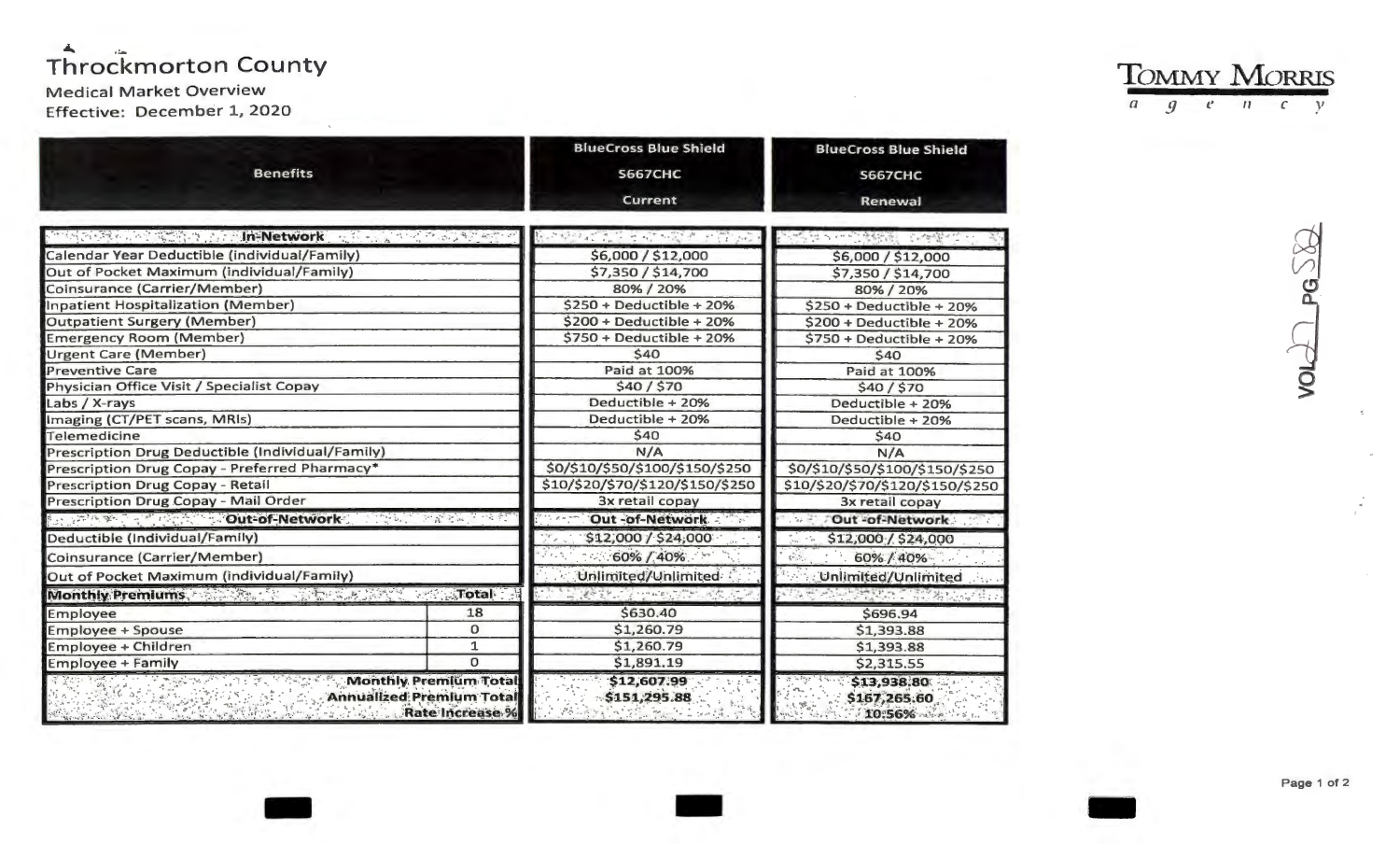| <b>Benefits</b>                                     | <b>BlueCross Blue Shield</b>           | <b>Texas Assoc. of Counties</b> | <b>United Healthcare</b>  |  |
|-----------------------------------------------------|----------------------------------------|---------------------------------|---------------------------|--|
|                                                     |                                        |                                 |                           |  |
|                                                     | <b>S667CHC</b>                         |                                 | <b>BRQW w/627</b>         |  |
|                                                     | <b>Current</b>                         |                                 | Option                    |  |
| <b>MARKET ARE SHIP Network</b> The State of the     |                                        |                                 |                           |  |
| Calendar Year Deductible (individual/Family)        | \$6,000 / \$12,000                     |                                 | \$6,500 / \$13,000        |  |
| Out of Pocket Maximum (individual/Family)           | \$7,350 / \$14,700                     |                                 | \$7,900 / \$15,800        |  |
| Coinsurance (Carrier/Member)                        | 80% / 20%                              |                                 | 80% / 20%                 |  |
| Inpatient Hospitalization (Member)                  | $$250 + Deductible + 20%$              |                                 | Deductible + 20%          |  |
| <b>Outpatient Surgery (Member)</b>                  | $$200 + Deductible + 20%$              |                                 | Deductible + 20%          |  |
| <b>Emergency Room (Member)</b>                      | $$750 + Deductible + 20%$              |                                 | $$300 + Deductible + 20%$ |  |
| <b>Urgent Care (Member)</b>                         | \$40                                   |                                 | \$25                      |  |
| <b>Preventive Care</b>                              | Paid at 100%                           | <b>Declined to Quote</b>        | Paid at 100%              |  |
| Physician Office Visit / Specialist Copay           | \$40/\$70                              |                                 | \$15 / \$50 / \$100       |  |
| Labs / X-rays                                       | Deductible + 20%                       |                                 | Deductible + 20%          |  |
| Imaging (CT/PET scans, MRIs)                        | Deductible + 20%                       |                                 | Deductible + 20%          |  |
| Telemedicine                                        | \$40                                   |                                 | \$0                       |  |
| Prescription Drug Deductible (Individual/Family)    | N/A<br>\$0/\$10/\$50/\$100/\$150/\$250 |                                 | N/A                       |  |
| Prescription Drug Copay - Preferred Pharmacy*       |                                        |                                 | N/a                       |  |
| Prescription Drug Copay - Retail                    | \$10/\$20/\$70/\$120/\$150/\$250       |                                 | \$5/\$50/\$100/\$250      |  |
| Prescription Drug Copay - Mail Order                | 3x retail copay                        |                                 | 2.5x retail copay         |  |
| Out-of-Network                                      | Out -of-Network                        | Andream School and College      | Out-of-Network            |  |
| Deductible (Individual/Family)                      | \$12,000 / \$24,000                    | ブロット ホール げんさく                   |                           |  |
| Coinsurance (Carrier/Member)                        | 60% / 40%                              |                                 | N/A.                      |  |
| Out of Pocket Maximum (individual/Family)           | Unlimited/Unlimited                    |                                 |                           |  |
| Monthly Premiums and Management of the Second Total | <b>CONSIGNATION</b>                    | The South Party of the South of | $-1.9457$                 |  |
| 18<br>Employee                                      | \$630.40                               |                                 | \$706.94                  |  |
| $\circ$<br><b>Employee + Spouse</b>                 | \$1,260.79                             |                                 | \$1,413.88                |  |
| $\mathbf{1}$<br>Employee + Children                 | \$1,260.79                             |                                 | \$1,413.88                |  |
| $\Omega$<br><b>Employee + Family</b>                | \$1,891.19                             |                                 | \$2,120.82                |  |

 $\widetilde{\wedge}$ ۴r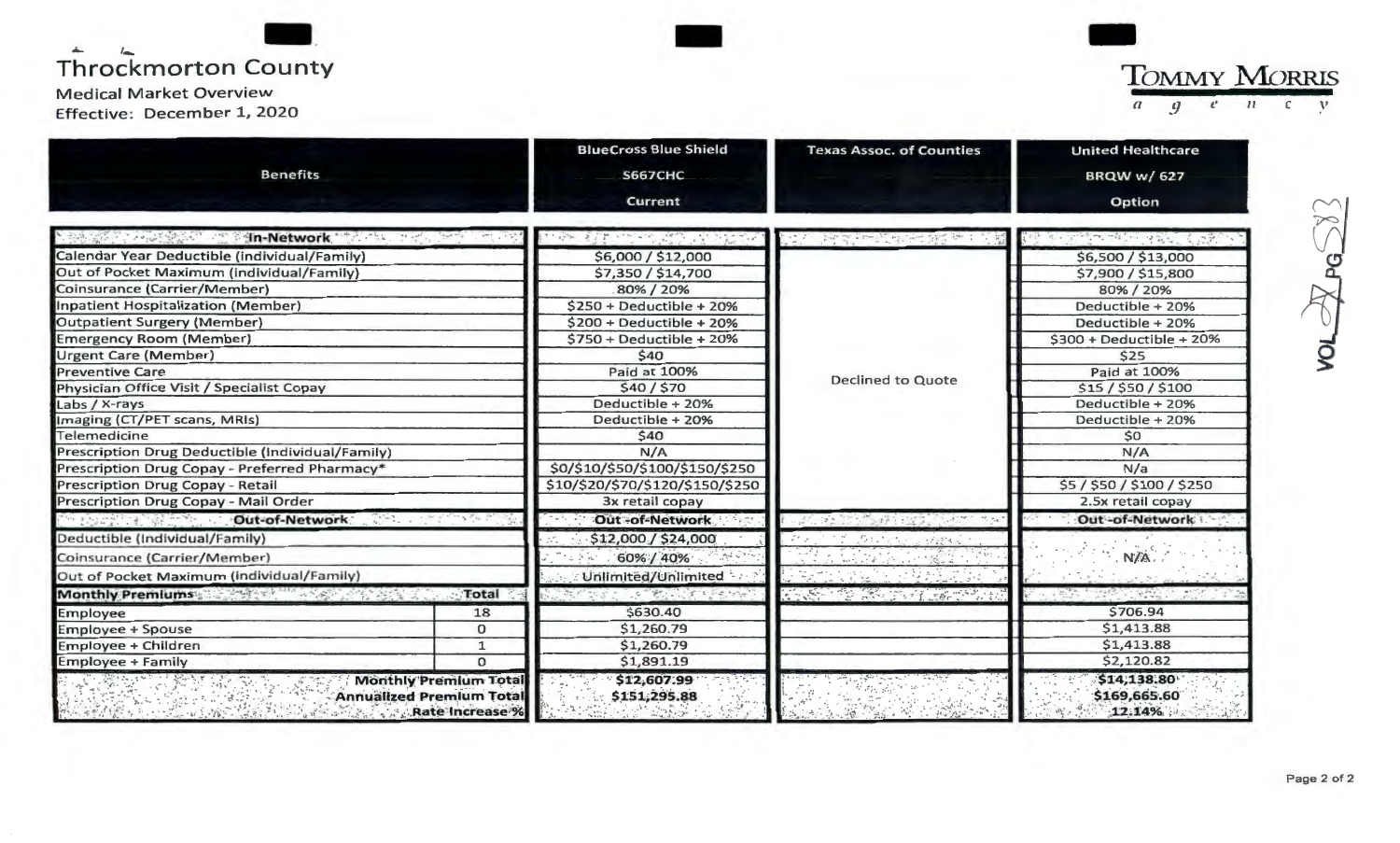$\overline{\phantom{a}}$  $\sim 1$  and

EO Premium Deductible

| 2016/2017 - TAC  | \$758.20 | \$680   |             |
|------------------|----------|---------|-------------|
| 2017/2018 - TAC  | \$774.20 | \$680   |             |
| 2018/2019 - TAC  | \$816.78 | \$680   |             |
| 2018/2019 - TAC  | \$786.70 | \$1,500 | Annual      |
|                  |          |         | Savings     |
| 2018/2019 - BCBS | \$661.24 | \$1,500 | \$31,612.92 |
|                  |          |         |             |
| 2019/2020 - BCBS | \$771.85 | \$1,500 | Annual      |
|                  |          |         | Savings     |
| 2019/2020 - BCBS | \$630.40 | \$6,000 | \$37,342.92 |

 $T_{\overline{a} \quad g}$   $\overline{g}$   $\overline{g}$   $\overline{g}$   $\overline{g}$   $\overline{g}$   $\overline{g}$   $\overline{g}$ 

 $\mathcal{L}^{\text{max}}_{\text{max}}$ 



 $\mathcal{Q}^{\mathcal{P}}$ 

 $\mathcal{A}^{\pm}$ 

Page 1 of 1